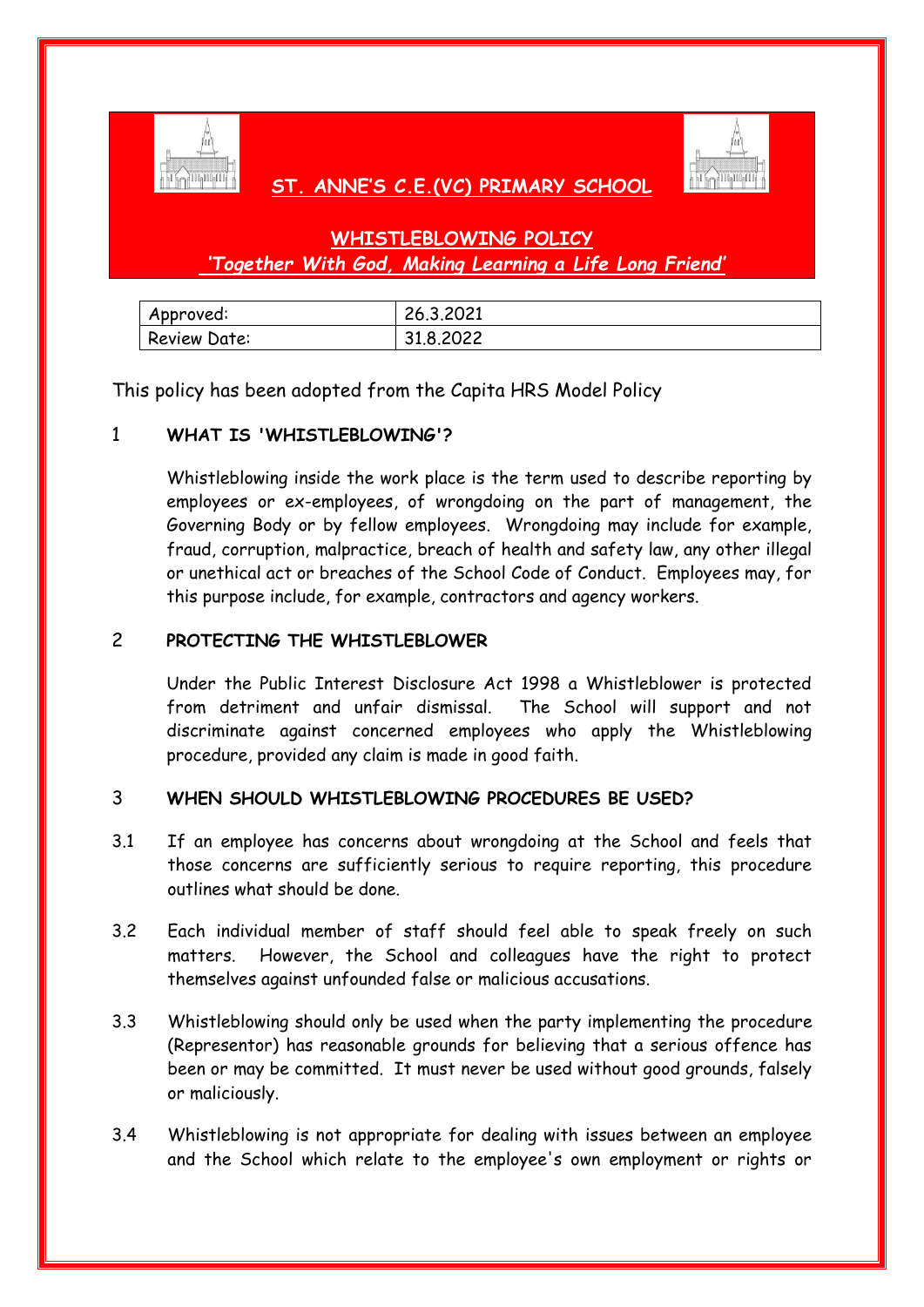employment conditions generally. Alternative dispute resolution procedures for that purpose are outlined in the employment terms and conditions.

- 3.5 Whistleblowing is not appropriate for dealing with pupil complaints, which will be dealt with under separately published procedures.
- 3.6 Whistleblowing is not appropriate to specific cases of child safety or safeguarding which will be dealt with under the procedures specified in that connection. If any staff member has concerns that a pupil is being dealt with unfairly in school, they should raise their concern, in the first instance with the Headteacher, Mr E. Hobson or Child Protection Officers, Mr E. Hobson, Miss A.Turner, Miss H. Buckley or Mrs J. Williams.

#### 4 **THE PROCEDURE**

- 4.1 Any issue raised will be kept confidential while the procedure is being used.
- 4.2 The Representor (the person raising the concern) should raise their concern with their line manager. This may be done orally or in writing.
- 4.3 However, if the concern relates to the Representor's line manager or any person to whom he or she reports, other than the Headteacher, the Representor should raise the issue with the Headteacher, Mr E. Hobson;
- 4.4 If the concern relates to the Headteacher, the Representor should raise the matter with the Chair of the Governing Body, Mrs R. Orbell.
- 4.5 The person with whom the matter is raised is referred to as the "Assessor".

The Assessor will:

- 4.5.1 Interview the Representor as soon as possible within seven working days, in confidence. Early interview will be essential if the concern relates to an immediate danger to loss of life or serious injury or risk to pupils;
- 4.5.2 Obtain as much information as possible from the Representor about the grounds for the belief of wrongdoing;
- 4.5.3 Consult with the Representor about further steps which could be taken;
- 4.5.4 Advise the Representor of the appropriate route if the matter does not fall under this Procedure;
- 4.5.5 Other than in the case of paragraph 4.4, report all matters raised under this procedure to the Chair of the Governing Body.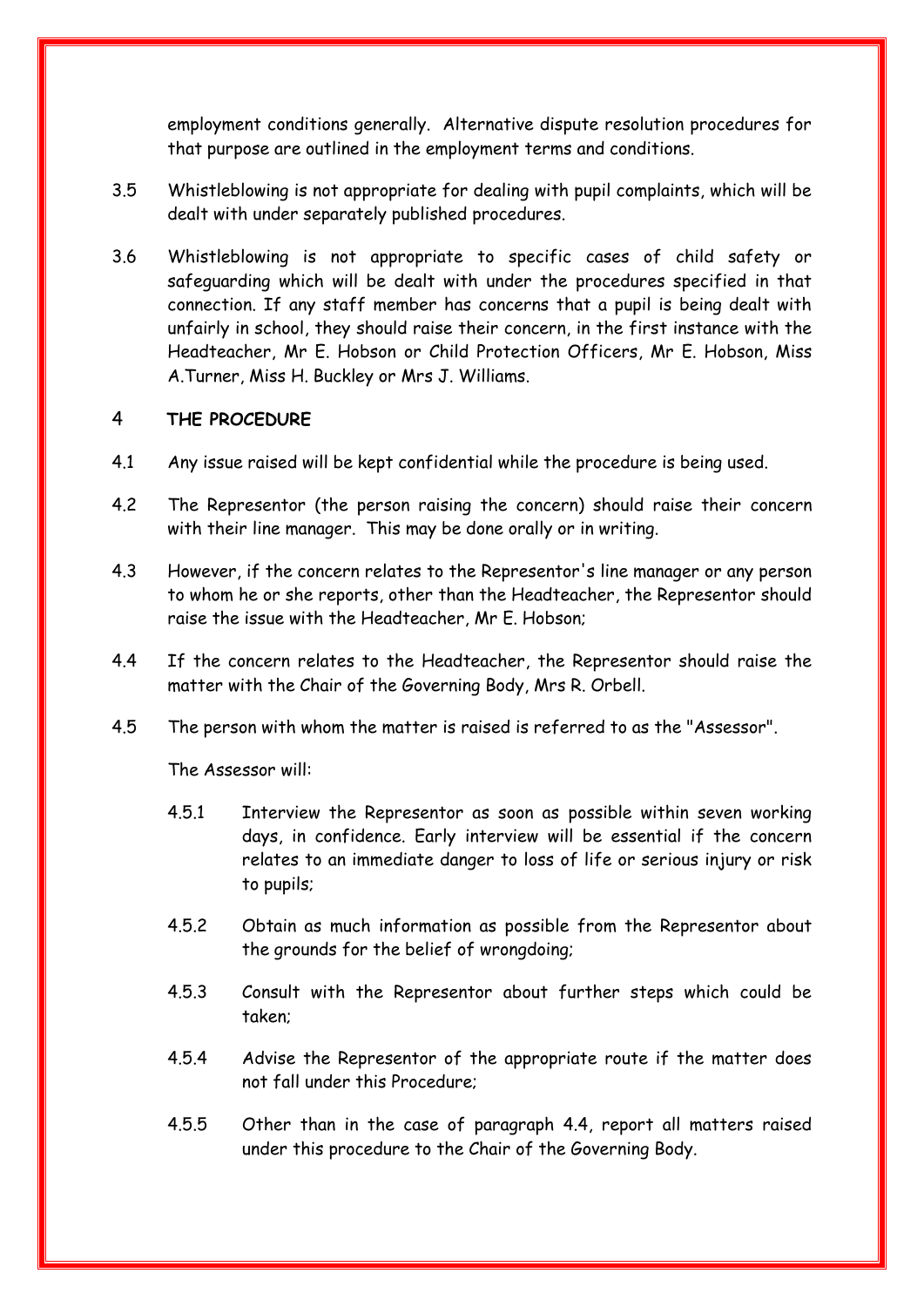4.6 At the interview with the Assessor, the Representor may be accompanied by a recognised trade union representative or a work colleague. The Assessor may be accompanied by a member of the School staff to take notes.

The Assessor may at any time disclose the matter to a professionally qualified lawyer for the purpose of taking legal advice. The Assessor may also discuss the issue, in confidence, to other suitable professionals, such as independent HR consultants or school governance providers in order to assess the nature of the case and to inform the outcome of the investigation.

- 4.7 Promptly within ten working days of the interview, the Assessor will recommend one or more of the following:
	- 4.7.1 The matter be further investigated internally by the School;
	- 4.7.2 The matter be further investigated by external consultants appointed by the School;
	- 4.7.3 The matter be reported to an external agency;
	- 4.7.4 Disciplinary proceedings be implemented against an employee;
	- 4.7.5 The route for the Representor to pursue the matter if it does not fall within this procedure; or
	- 4.7.6 That no further action is taken by the School.
- 4.8 The grounds on which no further action is taken include:
	- 4.8.1 The Assessor is satisfied that, on the balance of probabilities, there is no evidence that wrongdoing within the meaning of this procedure has occurred, is occurring or is likely to occur;
	- 4.8.2 The Assessor is satisfied that the Representor is not acting in good faith;
	- 4.8.3 The matter is already (or has been) the subject of proceedings under one of the School's other procedures or policies;
	- 4.8.4 The matter concerned is already (or has been) the subject of legal proceedings, or has already been referred to an external agency.
- 4.9 The recommendation of the Assessor will be made to the Headteacher. However, should it be alleged that the Headteacher is involved in the alleged wrongdoing; the recommendation will be made to the Governing Body.
- 4.10 The Headteacher or Chair of the Governing Body, as appropriate, will ensure that the recommendation is implemented unless there is good reason for not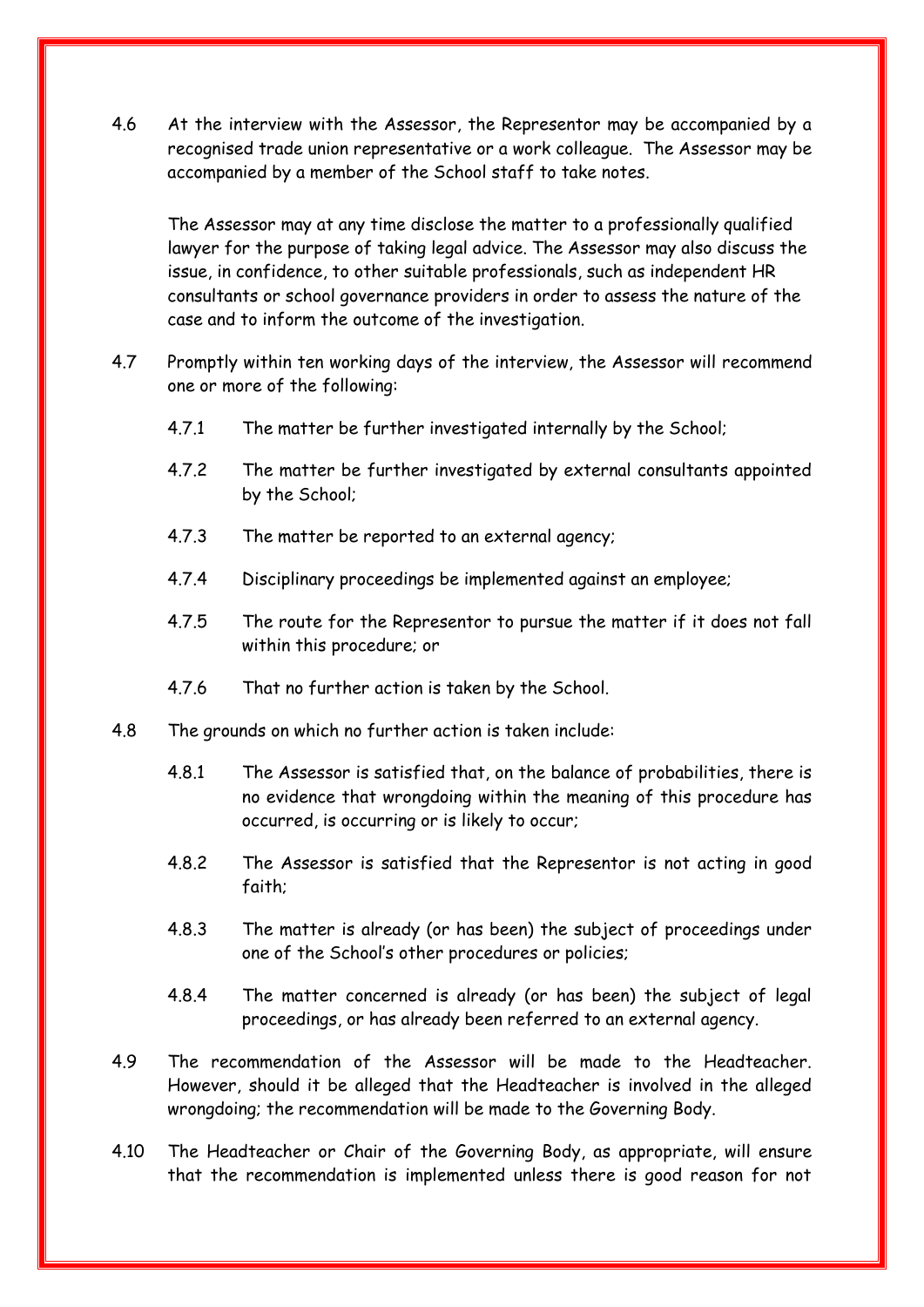doing so in whole or in part. Such a reason will be reported to the next meeting of the Governing Body.

- 4.11 The Representor's identity will be kept confidential unless the Representor otherwise consents or unless there are grounds to believe that the Representor has acted maliciously. In the absence of such consent or grounds, the Assessor will not reveal the identity of the Representor except:
	- 4.11.1 Where the Assessor is under a legal obligation to do so;
	- 4.11.2 Where the information is already in the public domain; or
	- 4.11.3 On a legally privileged basis to a professionally qualified lawyer for the purpose of obtaining legal advice.
- 4.12 The conclusion of any agreed investigation will be reported by the Assessor to the Representor promptly within twenty eight working days of the initial interview.
- 4.13 All responses to the Representor will be made in writing and sent to the Representor's home address.
- 4.14 If the Representor has not had a response within the above time limit or such reasonable extension as the School requires, the Representor may go to an appropriate external agency, under paragraph 6, but will inform the Assessor before doing so.
- 4.15 The Representor may at any time disclose the matter on a legally privileged basis to a professionally qualified lawyer for the purpose of taking legal advice.

#### 5 **MALICIOUS ACCUSATIONS**

5.1 A deliberately false or malicious accusation made by a Representor is a disciplinary offence and will be dealt with under the School's disciplinary procedure, as well as potentially exposing the Representor to legal liability.

#### 6 **INFORMING EXTERNAL AGENCIES**

6.1 Within the School all staff have a duty of confidentiality. The duty of confidentiality is implied by the law in every contract of employment and prohibits employees from publicly disclosing employers' confidential information, unless it is in the public interest that the information is disclosed or unless the School fails to follow required procedures. Other legal restrictions on the disclosure of information, for example under data protection legislation, may also apply.